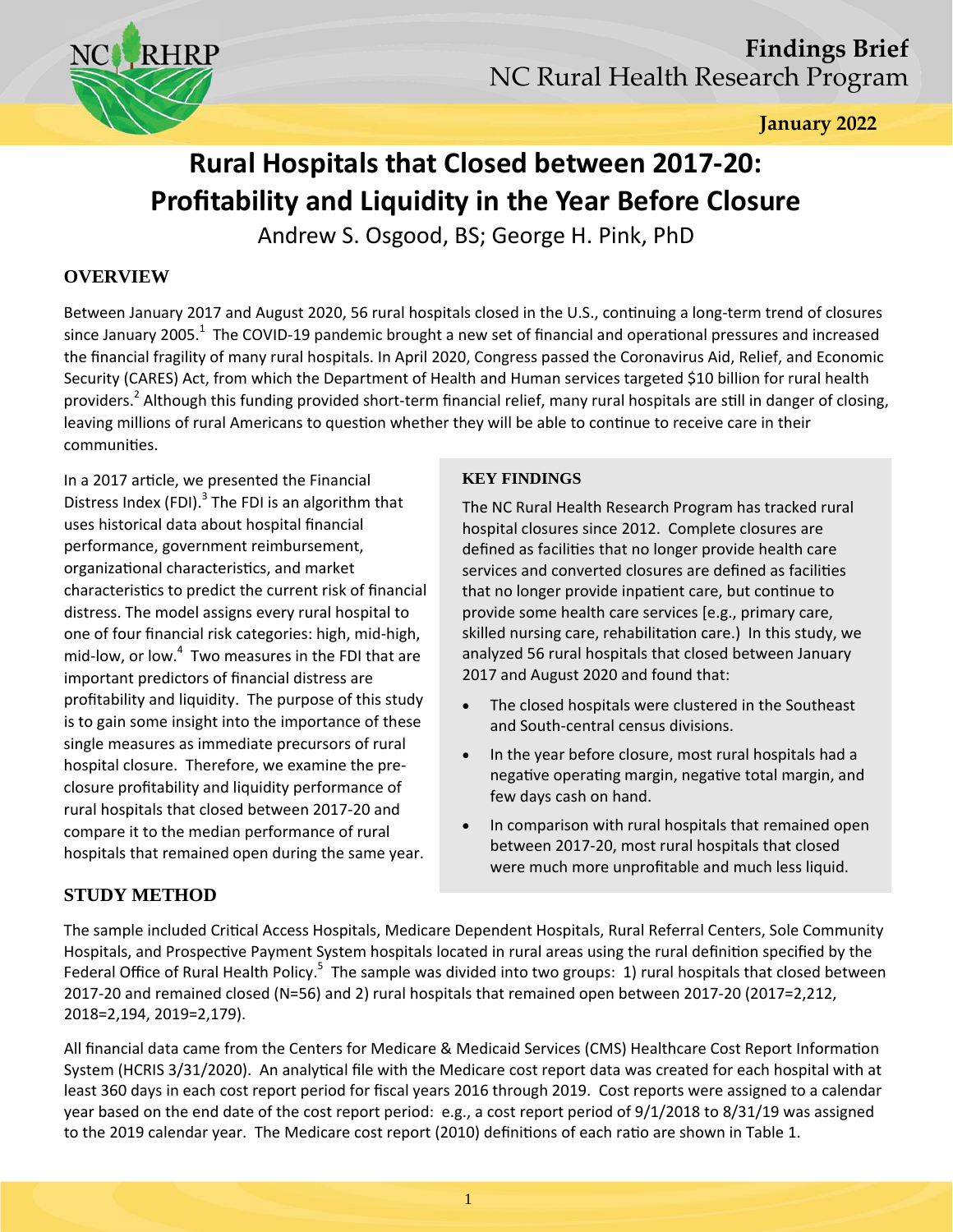#### **Table 1. Indicator DefiniƟon and Medicare Cost Report Accounts**

| Ratio     | <b>Description</b>                                             | <b>Account</b>                                       |  |  |  |
|-----------|----------------------------------------------------------------|------------------------------------------------------|--|--|--|
| Total     | Net income                                                     | Worksheet G-3, line 29                               |  |  |  |
| Margin    | Total revenue                                                  | Worksheet G-3, line 3+25                             |  |  |  |
| Operating | Net patient revenue + Other revenue - Total operating expenses | Worksheet G-3, line 3+(8 to 22)+24-4                 |  |  |  |
| Margin    | Net patient revenue + Other revenue                            | Worksheet G-3, line 3+(8 to 22)+24                   |  |  |  |
| Days Cash | Cash + Temporary investments + Investments                     | Worksheet G, col. 1-4, line 1+2+31                   |  |  |  |
| on Hand   | (Total expenses – Depreciation) / Days in period               | (Worksheet A, col. 3, line 200-1-2) / Days in period |  |  |  |

For rural hospitals that closed between 2017-20, ratios were calculated using data for the year before they closed. These were compared to the median values of rural hospitals that remained open. For example, for hospitals that closed in 2019, the most recent complete year of financial data is 2018. National medians for rural hospitals that remained open are also calculated using data from the most recent complete year. The table below summarizes the most recent complete year of data available for each year of closure.

### **Table 2. Year of Financial Data Used for each Closure Year**

| For hospitals that closed in:                                                              | 2017 | 2018 | 2019 | 2020    |
|--------------------------------------------------------------------------------------------|------|------|------|---------|
| Financial ratios are calculated using data from:                                           | 2016 | 2017 | 2018 | 2019    |
| National medians for rural hospitals that remained open are calculated using<br>data from: | 2016 | 2017 | 2018 | $N/A^*$ |

 \*2019 naƟonal medians could not be calculated at the Ɵme of analysis because <sup>2019</sup> cost report data were not yet available for many rural hospitals.

## **RESULTS**

Figure 1 shows the locations of rural hospitals that closed between 2017-20. The figure shows that the rural hospitals that closed between 2017-20 were clustered in the Southeast and South-central census divisions, a pattern that is consistent with previous research.<sup>6</sup>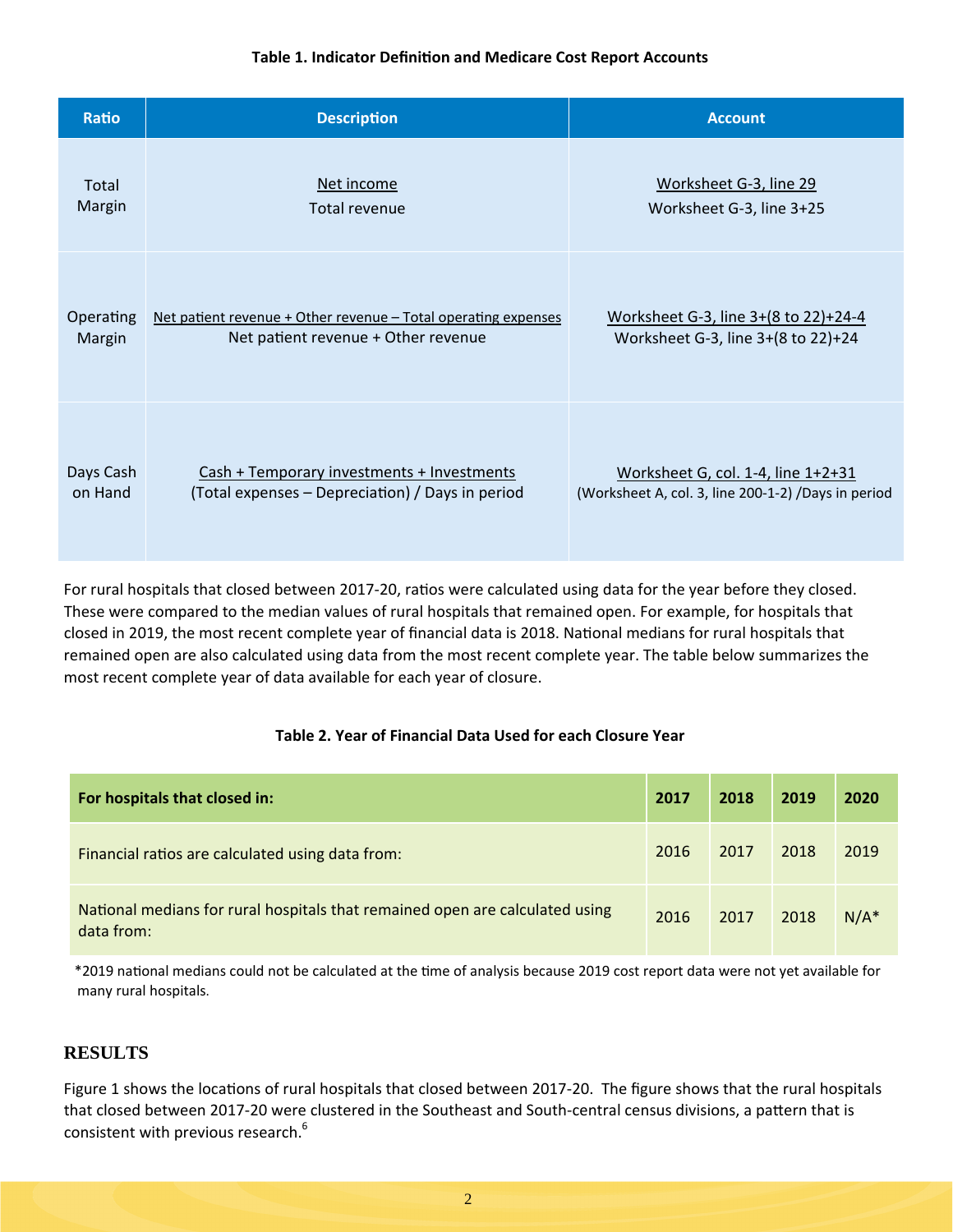

**Figure 1. Rural Hospitals that Closed Between 2017‐20** 

Figure 2 shows operating margins of rural hospitals the year before they closed compared to the median operating margins of rural hospitals that remained open. Operating margin measures the profit a hospital makes on a dollar of revenue from patient care. Among the 56 rural hospital closures, 49 had a negative operating margin the year before closure. Only two of the rural hospitals that closed had operating margins less than the median of hospitals that remained open.



### Figure 2. Operating Margins of Rural Hospitals in the Year Before They Closed **Compared to the Median of Rural Hospitals that Remained Open**

3

<sup>\*</sup>Map includes closure data for January 1, 2017 through December 31, 2020. Study analysis reflects only closures that were known as of August 31, 2020.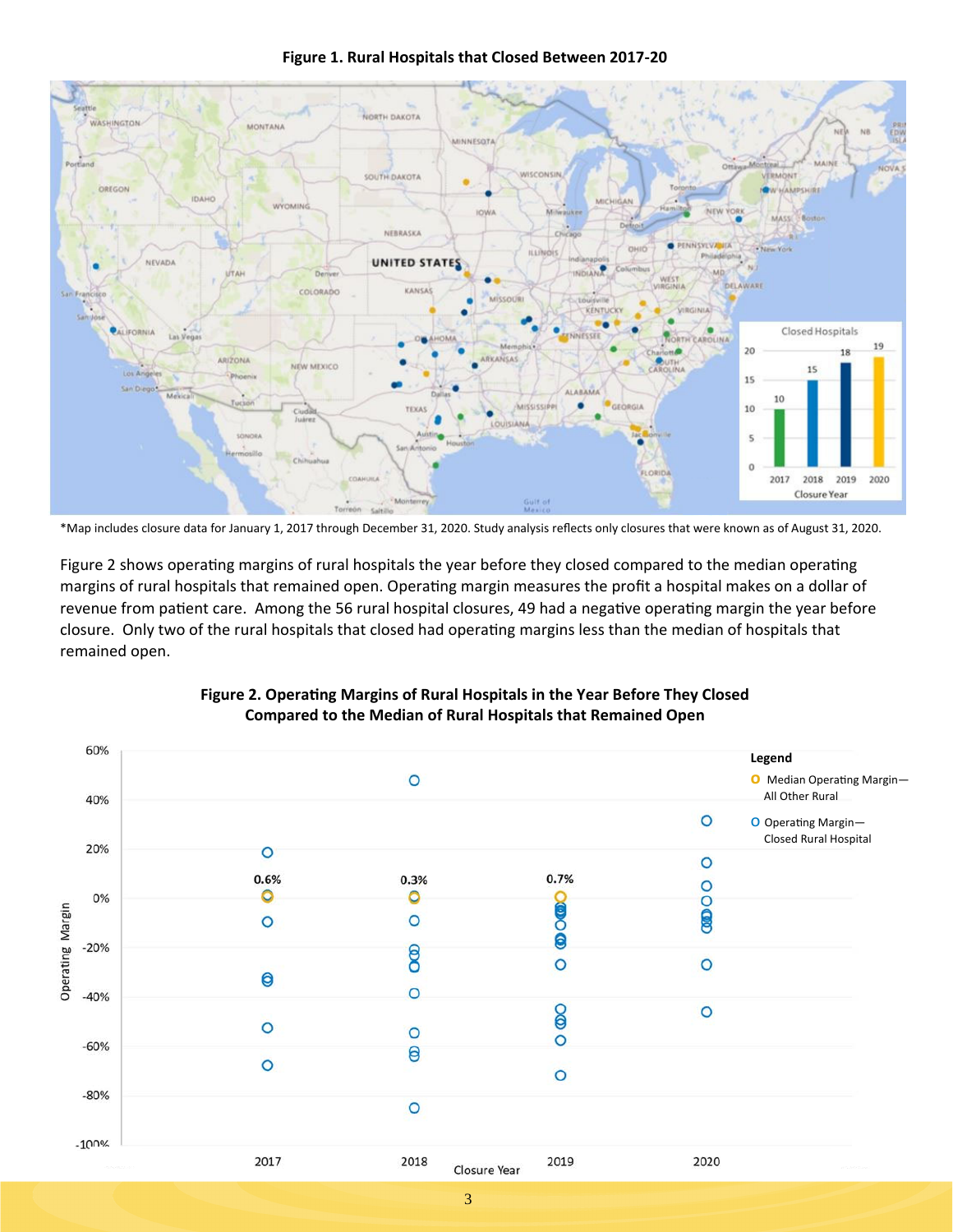Figure 3 shows total margins of rural hospitals the year before they closed compared to the median of rural hospitals that remained open. Total margin measures the profit a hospital makes on a dollar of revenue from patient care and all other activities. Among the 56 rural hospital closures, 50 had a negative total margin the year before closure. Only two of the rural hospitals that closed had total margins less than the median of hospitals that remained open.



**Figure 3. Total Margins of Rural Hospitals in the Year Before They Closed Compared to the Median of Rural Hospitals that Remained Open** 

Figure 4 shows the days cash on hand of rural hospitals the year before they closed compared to the median of rural hospitals that remained open. Days cash on hand measures how long a hospital can continue to pay its operating expenses with the current cash it has available. Among the 56 rural hospital closures, 47 had less than 30 days cash on hand the year before closure. All but three of the rural hospitals that closed had days cash on hand less than the median of hospitals that remained open.



### **Figure 4. Days Cash on Hand of Rural Hospitals in the Year Before They Closed Compared to the Median of Rural Hospitals that Remained Open**